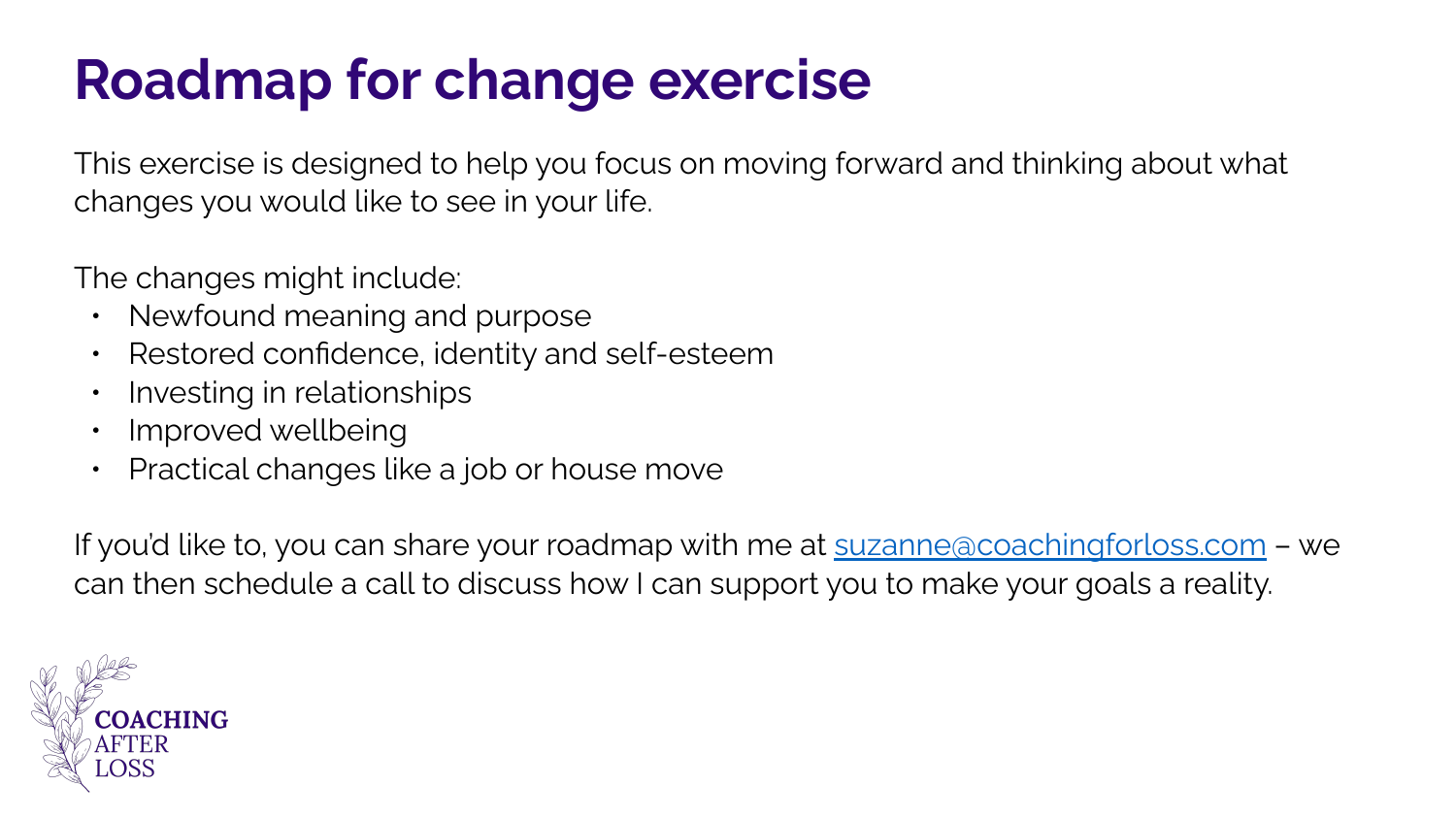## **Roadmap for change: Finding your new direction**

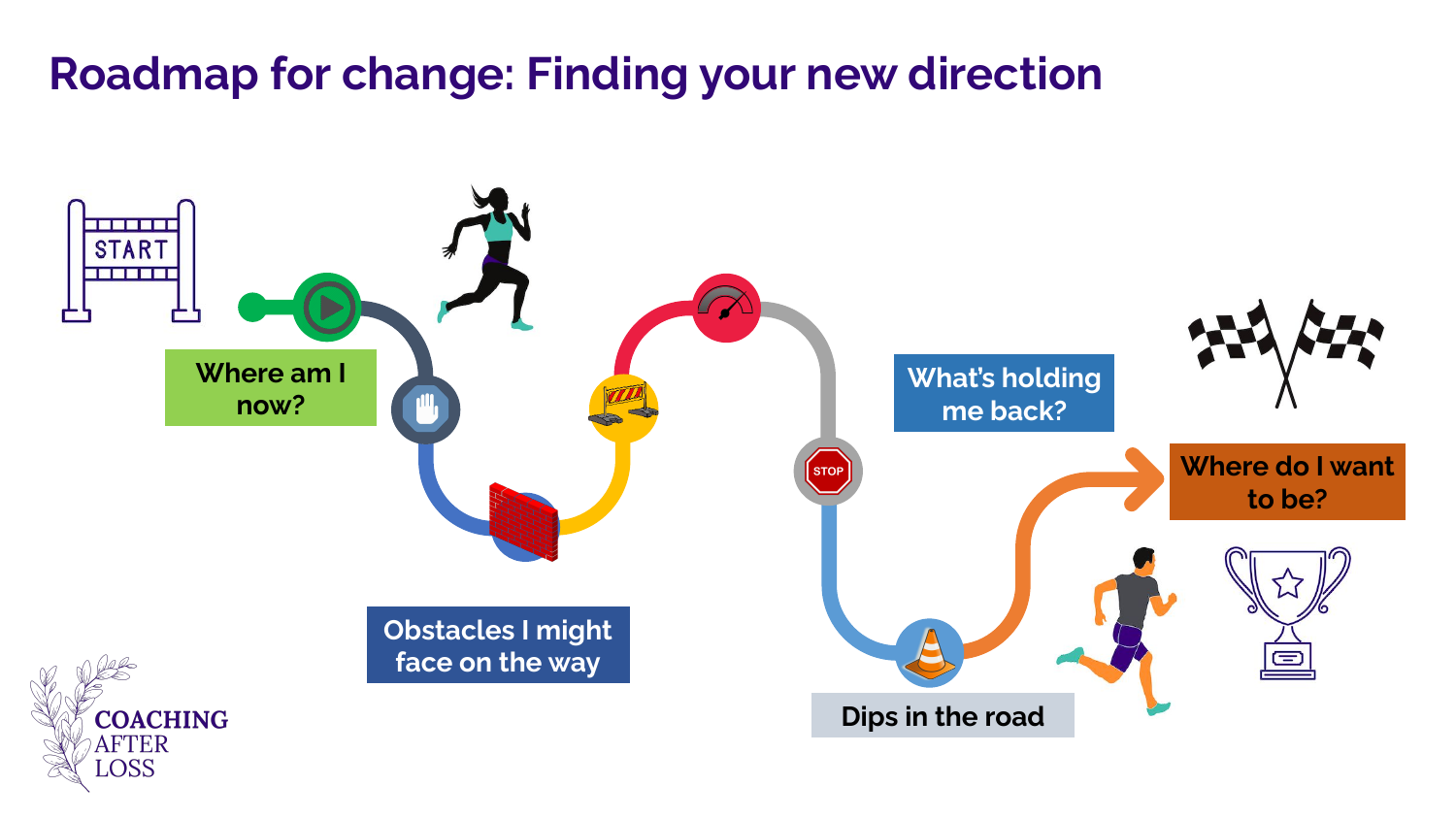

## What are the first steps forward I can take?

Where is my destination?